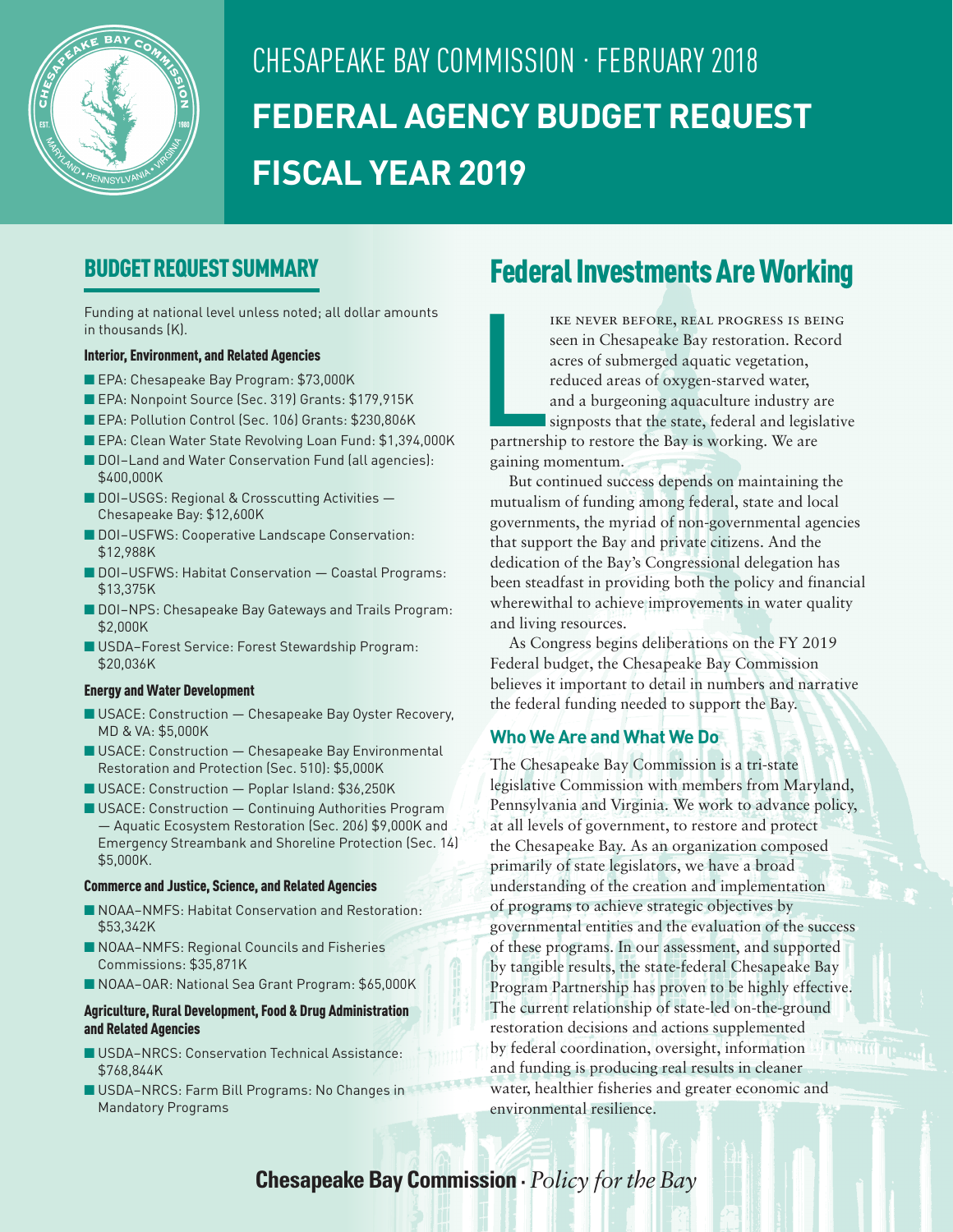### Interior, Environment, and Related Agencies Subcommittee

### **Environmental Protection Agency**

### ✔ **Chesapeake Bay Program: \$73,000K**

These monies maintain the pulse of the state-federal partnership to restore the Chesapeake Bay. Program funds are used to coordinate the complex science, research, modeling and monitoring efforts that drive restoration. Of the \$73 million allocated for the Bay, \$31 million is pass-through money provided to support restoration efforts of the jurisdictions.

The Committee Report should continue to specify \$6 million for nutrient and sediment removal grants and \$6 million for small watershed grants to control polluted runoff from urban, suburban and agricultural lands. These grants provide critical support for local restoration efforts and leverage, on average, three times more non-federal money for each project.

### ✔ **Nonpoint Source (Sec. 319) Grants: \$179,915K**

An overwhelming majority of Americans—215 million (more than 70 percent)—live within 2 miles of a polluted lake, river, stream or coastal area. States have identified more than 600,000 miles of rivers and streams, more than 13 million acres of lakes and more than 500,000 acres of wetlands that do not meet state water quality goals. Many of these waters are considered unsafe for swimming or are unable to support healthy fish or other aquatic life. The Section 319 grants are a key resource in the effort to improve and protect our nation's waters. In FY 2017, this program provided \$8.4 million for Bay restoration.

### ✔ **Pollution Control (Sec. 106) Grants: \$230,806K**

This national program helps states in the Bay watershed manage the federal water pollution permit program, or NPDES. Under the Clean Water Act, it is unlawful to discharge any pollutant into U.S. waters without an NPDES permit. Without sufficient funding, this permit process gets bogged down, resulting in business losses and reduced permit monitoring and enforcement. In FY 2017, this program provided \$20.3 million for Bay restoration.

### ✔ **Clean Water State Revolving Loan Fund: \$1,394,000K**

This program provides low-cost financing to local communities to improve water-related infrastructure and local water quality. States have the flexibility to fund a range of projects that address their highest priority water quality needs. Using a combination of federal and state funds, state programs provide loans to eligible recipients to: construct municipal wastewater facilities; control nonpoint sources of pollution; build decentralized wastewater treatment systems; create green infrastructure projects; protect estuaries; and fund other water quality projects. In FY 2017, this program provided \$204.4 million for Bay restoration.

### Department of Interior

### ✔ **Land and Water Conservation Fund (all agencies): \$400,000K**

The LWCF is the nation's premier land conservation program. Through locally-driven projects, it provides for the permanent protection of landscapes to safeguard the rivers and streams feeding into the Bay, while supporting local economies through recreation and tourism. Each year, a handful of top-ranked projects within the Bay watershed are selected for funding.

In FY 2019, we support three specific federal agency proposals: \$2 million to protect 250 acres for the Rappahannock River Valley NWR, \$5 million to protect 4,700 acres for the George Washington and Jefferson National Forests and \$3 million to protect 430 acres for the Richmond National Battlefield Park.

The Department of the Interior failed to continue the Land and Water Conservation Fund Collaborative Landscape Conservation initiative for the FY 2019 budget process. We regret this decision as the initiative spurred a considerable boost in collaboration among federal agencies and other partners working to conserve land. Hence, it is recommended that the Committee Report include the following language:

"Rivers of the Chesapeake — The Committee recommends the National Park Service, in cooperation with Bureau of Land Management, the U.S. Fish and Wildlife Service, the U.S. Forest Service, and land conservation organizations, reinvigorate the 'Rivers of the Chesapeake' landscape conservation cooperative, to coordinate LWCF requests within the watershed to help achieve the goals of the Chesapeake Bay Watershed Agreement."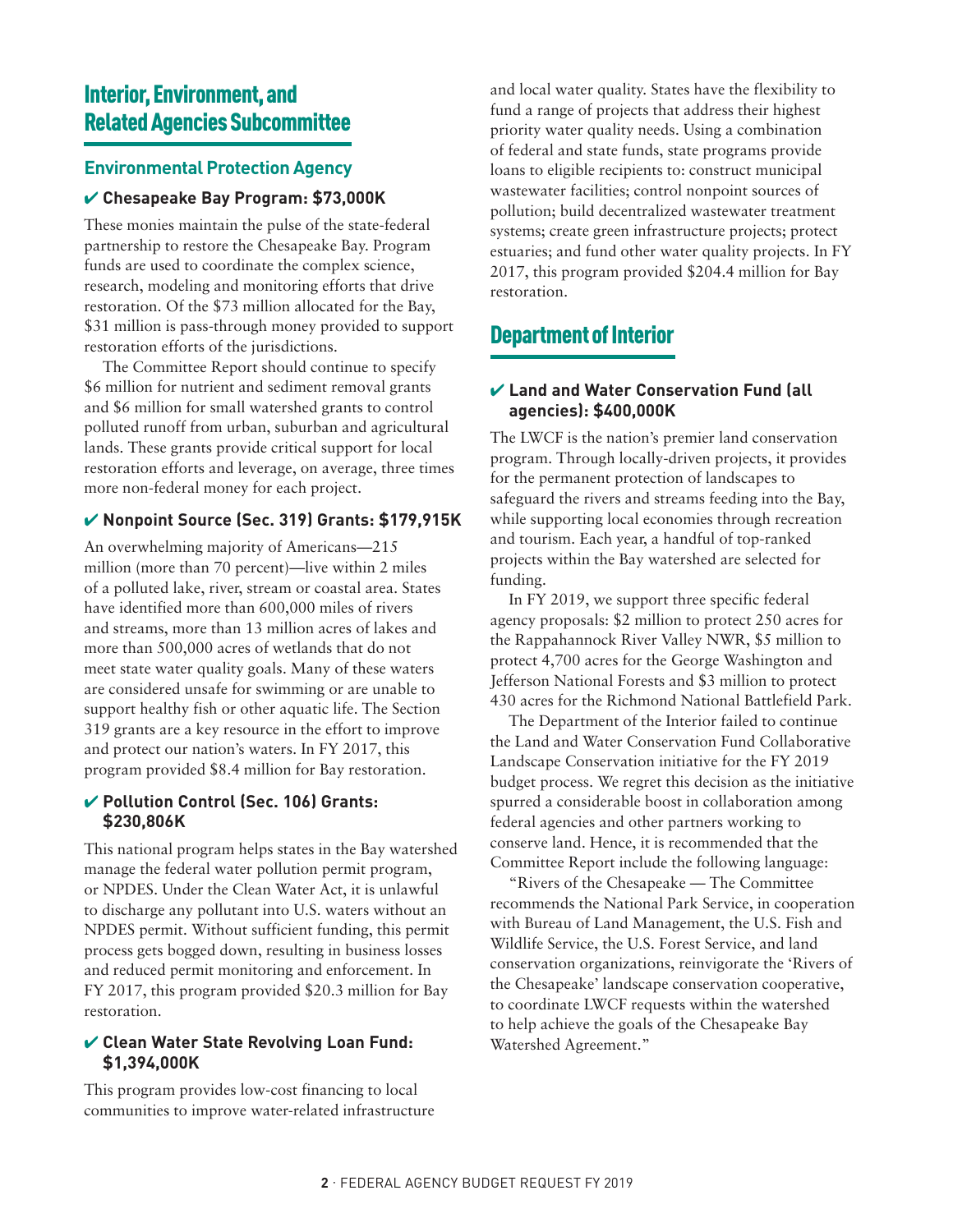### **U.S. Geological Survey**

### ✔ **Regional and Crosscutting Activities — Chesapeake Bay: \$12,600K**

Decision makers at all levels rely on USGS science to formulate effective plans for reducing the impacts of nutrient, sediment and toxic contaminants, and improve habitat for freshwater fisheries and waterfowl, in the Bay watershed. Without the monitoring and analysis provided by USGS, we will not know if what we are doing is working. This funding is distributed across multiple USGS line-items.

### **U.S. Fish and Wildlife Service**

### ✔ **Cooperative Landscape Conservation: \$12,988K**

These 22 public-private Landscape Conservation Cooperatives (LCC) are a recognition that successful conservation requires voluntary, non-regulatory partnerships that span jurisdictional boundaries. The North Atlantic LCC works to protect the environmental benefits of the Chesapeake Bay.

#### ✔ **Habitat Conservation — Coastal Programs: \$13,375K**

This is a voluntary habitat conservation program that provides technical and financial assistance, in collaboration with partners, for the benefit of protected species and resources. The Chesapeake Bay is one of 24 priority coastal ecosystems.

Additionally, the Committee Report should continue to recommend funding for nutria eradication at not less than the FY 2018 level, to remove this invasive species from the marshes of the Chesapeake.

### **National Park Service**

### ✔ **Chesapeake Bay Gateways and Trails Program: \$2,000K**

This program provides technical and financial assistance to state, community and nongovernmental organizations in the Chesapeake Bay watershed. NPS collaborates with partners to increase access to the Chesapeake Bay and rivers, to conserve important landscapes and resources, to promote tourism and local economies, to engage youth in meaningful work and placed-based education, to improve and connect people with recreational opportunities, and to interpret the natural and cultural resources of the Chesapeake region. It is budgeted as part of the Natural Recreation and Preservation-Natural Programs line-item.

### U.S. Department of Agriculture

### **U.S. Forest Service**

#### ✔ **Forest Stewardship: \$23,036K**

This is the primary Forest Service program focused on private forestland management and conservation. Priority uses are: restoring riparian forest buffers, adding urban tree canopy and protecting high value forest.

### Energy and Water Development **Subcommittee**

### **U.S. Army Corps of Engineers**

### ✔ **Construction — Chesapeake Bay Oyster Recovery, MD & VA: \$5,000K**

Oysters are a cornerstone species of the Bay ecosystem, serving as a water filter. Their reefs provide habitat for many fish and other aquatic species. With current populations at less than 1 percent of historic levels, the Bay agreement targets oyster restoration as a key objective within 10 rivers. Restoration projects in Maryland's Harris Creek and the Tred Avon and Little Choptank Rivers are succeeding. In Virginia, promising results have been reported in the Lafayette, Piankatank and Lynnhaven Rivers. Work remains to be completed and four new areas have been identified for restoration by State partners and funding is needed.

We recommend the same Committee Report narrative as in FY 2018 if specific funding is not identified:

"Oyster Restoration. — The Committee supports the Chesapeake Bay Oyster Restoration Project and encourages the Corps to provide sufficient funding in future budget submission or the fiscal year 2019 work plan."

### ✔ **Construction — Chesapeake Bay Environmental Restoration and Protection (Sec. 510): \$5,000K**

With the completion of the USACE's Chesapeake Bay Comprehensive Plan in FY 2018, specific opportunities for funding will be identified for water-related environmental projects to benefit living resources.

#### ✔ **Construction — Poplar Island: \$36,250K**

This project will add valuable wetland habitat to the Chesapeake Bay, and at the same time ensure the economic viability of the Port of Baltimore.